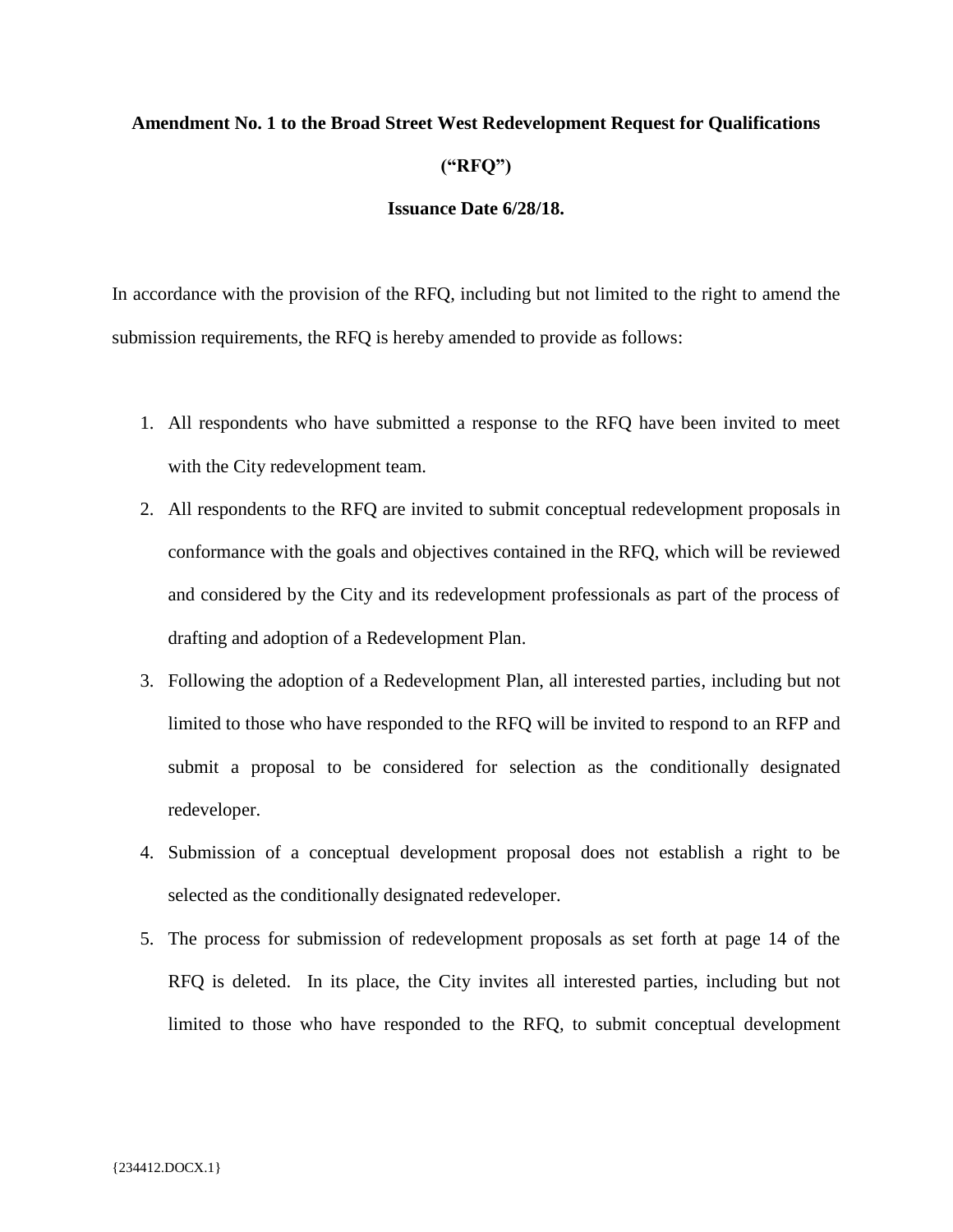proposals to the City on or before October 1, 2018, to be utilized to inform the process of preparing a Redevelopment Plan.

- 6. The Section of the RFQ at pages 14-15 setting forth the potential criteria for selection of a Developer/Redeveloper is amended to provide that no part of the process for selection of a Developer/Redeveloper will take place until after the adoption of a Redevelopment Plan.
- 7. The RFQ is hereby amended to delete the Step 2 Submittal Requirements set forth on page 18.